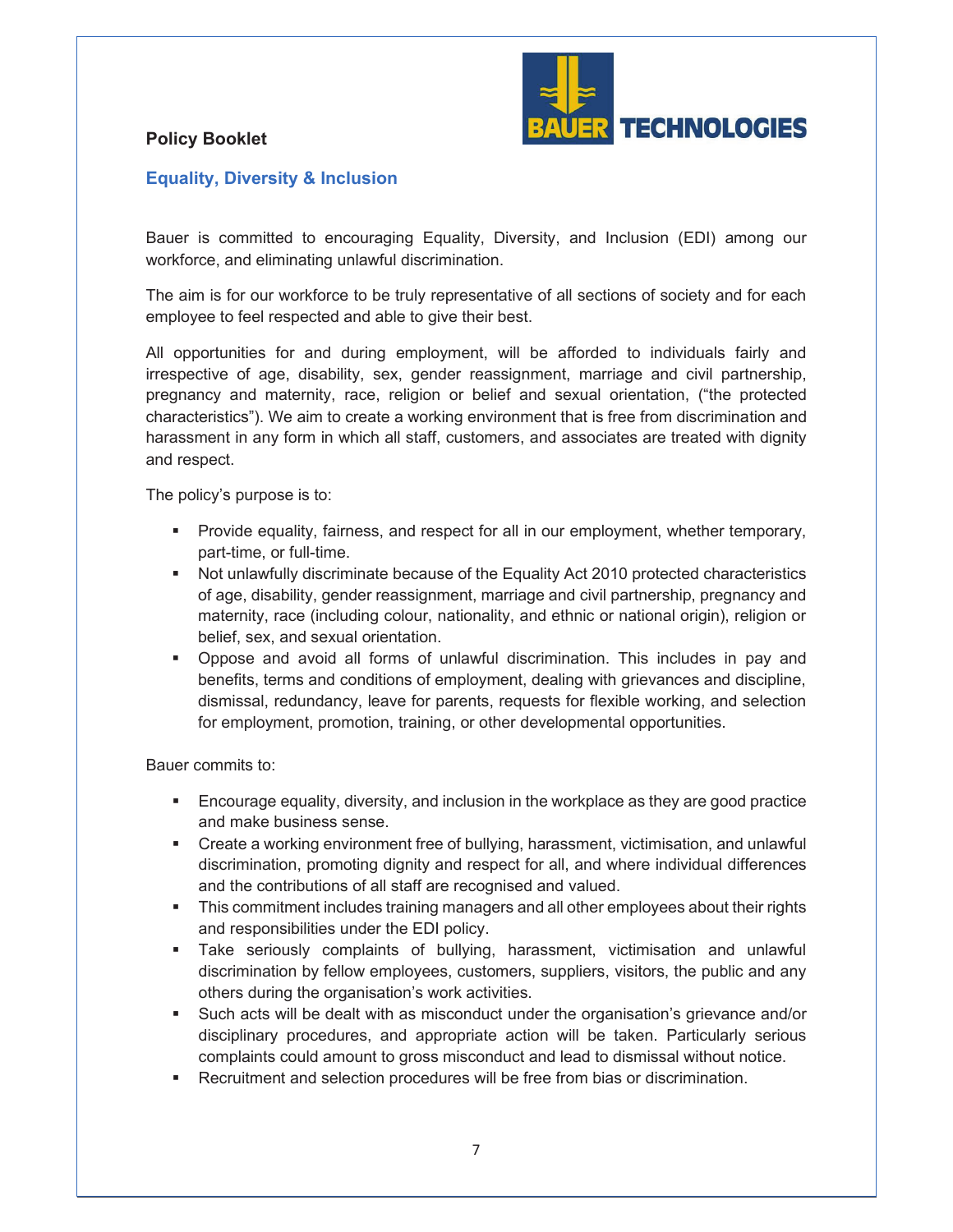

## **Policy Booklet**

- **EXECT** Recruitment procedures will be conducted objectively and will be based upon specific and reasonable job-related criteria. Decisions regarding an individual's suitability for a role will be based on aptitude and ability.
- ß We will consider making appropriate reasonable adjustments to the recruitment process to ensure that disabled applicants are not disadvantaged. Reasonable adjustments will also be considered to ensure employees or other workers are not disadvantaged.
- We will consider taking appropriate positive action to enable or encourage applications from persons with a protected characteristic that is underrepresented in the organisation.
- We will appoint, train, develop and promote based on merit and ability to fully utilised and maximise the efficiency of the organisation.
- **Monitor the make-up of the workforce regarding information such as age, sex, ethnic** background, sexual orientation, religion or belief, and disability in encouraging equality, diversity, and inclusion, and in meeting the aims and commitments set out in the EDI policy.

Our grievance procedure is available to any employee who believes they may have been unfairly discriminated against. If a complaint of unfair discrimination is against your own immediate Line Manager or Supervisor, then please report the matter confidentially to the HR Department who will make appropriate arrangements for the complaint to be considered.

Disciplinary action will be taken against any employee who is found to have committed an act of unlawful or otherwise improper or inappropriate discrimination or harassment. Discriminatory conduct against any of the protected characteristics will be treated as instances of gross misconduct and will be dealt with accordingly.

Full details of the grievance and disciplinary policies and procedures can be found within the Employee Handbook.

Bauer has overall responsibility for the effective operation of this policy and for ensuring compliance with the Equality Act 2010 and associated legislation and for observing relevant Codes of Practice.

The HR Department is responsible for monitoring and reviewing the policy and for ensuring that all employment-related policies, procedures, and practices adhere to this policy.

All staff have a responsibility not to discriminate or harass other staff and associates either in person or online and to report any such behaviour of which they become aware of to their Line Manager, Supervisor, or the HR Department.

All staff should understand they, as well as their employer, can be held liable for acts of bullying, harassment, victimisation, and unlawful discrimination, during their employment, against fellow employees, customers, suppliers, and the public